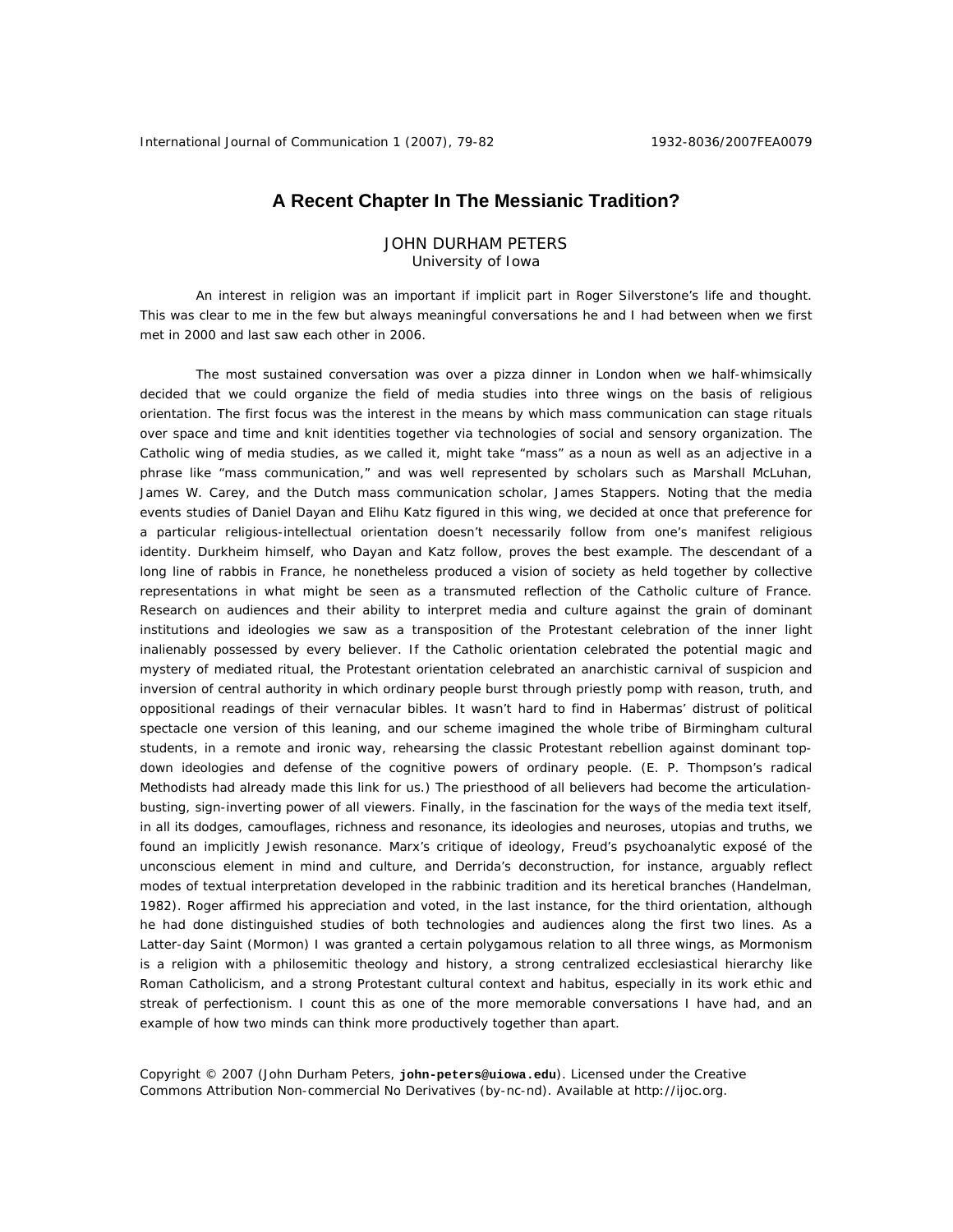Roger's interest in religion, and his fascination with the question of what it meant to be Jewish in Great Britain (Silverstone, 1998), became more pronounced in his last years, and his final book, *Media and Morality*, might be read as a religious work at some level. This book seems part of a countercyclical, more affirmative wave in British media studies that seeks less to indict media for their dominant ideologies and capitalist configurations than to see them as potential agents of public solidarity and ethical arousal. Something of this spirit can be seen in John Ellis's work on witnessing, in which television is not seen as an agent of ideological mystification but rather as a moral gadfly, stinging its viewers into a knowledge of things they might prefer to avoid, and in Paddy Scannell's vision of radio and television as indispensable constituents of the modern lifeworld's intricate ordering of space, time, and experience (Ellis, 2000; Scannell, 1996). *Media and Morality* is fully conversant with all the abuses and failings of the media as agencies of truth and morality, and yet it carries out a dogged quest to salvage shards of hope from the historically novel condition of instantaneous global communication. One senses that he completed the book on borrowed time and wanted to make it a full statement of what he had to say.

I like to think that Roger would approve of my reading of the book as a utopian vision of a global order of media and justice that fits into the long and distinguished tradition of Jewish messianic thought. In the messianic age, said the prophet Isaiah, "all nations will flow to the mountain of the Lord's house ... for out of Zion shall go forth the law, and the word of the Lord from Jerusalem" (Isaiah 2:2ff). (Note how Zion is figured as a worldwide communications center.) Gershom Scholem, the great scholar of Jewish mysticism and messianism, showed how much modern and secular progressive social thought owes to the anticipation of a just world sketched by the Hebrew prophets. In contrast to the mainstream of Christian apocalypticism, which sees the millennial day ushered in by a more or less catastrophic second advent of Christ who will vanquish the wicked in one fell swoop, the Jewish messianic tradition focuses on the gradual creation of a righteous society that will be ready to receive the Messiah. Jewish messianism has always been deeply concerned with global social justice (Scholem, 1971). Marx is surely the greatest secular heir of the tradition's utopian vision, as the messianic Marxist Walter Benjamin (a close friend of Scholem) clearly saw. Something of the same tradition, more ethically inclined and less militant, is not hard to find refracted in the generally more centrist authors that Roger builds upon in *Media and morality*: Hannah Arendt, Zygmunt Bauman, Isaiah Berlin, Jacques Derrida, Hans Jonas, Emmanuel Levinas, and Michael Walzer --- all of whom plumbed the sadness of twentieth-century Jewish experience and defended some version of cosmopolitanism as an ethical position that shelters otherness without violence. *Media and morality* envisions the "emergence and sustenance of democratic, civil society, globally, nationally, and locally" (162). The book's vision of the "mediapolis" might take its place as the most recent installment in the messianic tradition, particularly in the cosmopolitan ideal that "all nations" will come together under a single, peaceful planetary tent.

In the monotheistic religions of Judaism, Christianity, and Islam, religious devotion is often expressed as a critique of false religion. (Marx's dictum that all criticism starts as the criticism of religion could have been said, in a different key, by almost any of the ancient biblical prophets.) Chapter 3 of *Media and Morality* discharges this obligation most fully, with its criticism of Bushism's absorption of the dangerous apocalypticism of right-wing Christianity in the United States. It is not hard for most of us to concur heartily with Roger's critique, but part of the special animus here is that Bushism follows precisely the wrong kind of global messianism: catastrophic, violent, monomaniacal, and inhospitable to otherness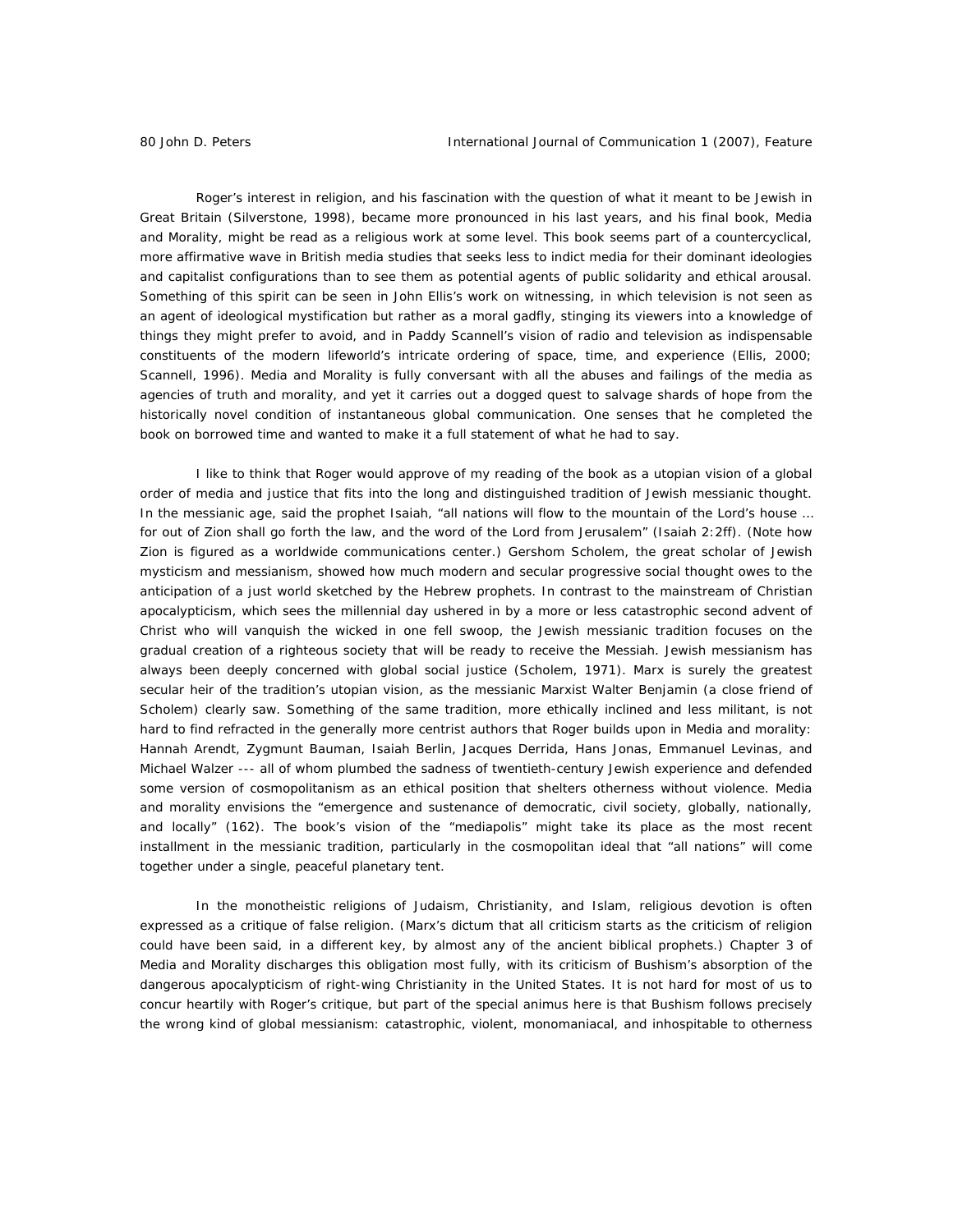of any kind. This chapter underscores that *Media and Morality* is not simply an act of willful hope: it is exceedingly well-informed about the hindrances to any achievement of a global just society.

Roger's simultaneous normative and descriptive ambitions give the book its particular flavor of ambivalence, both in argument and style. The argument is flirtatious almost, coy, hesitant, shy --- it comes on strong and then backs off at once. Almost any affirmative idea will get qualified by a simultaneously critical idea that sits waiting in the wings. Indeed, the self-described mission of the book is to keep both eyes turned to both the "realities" and "possibilities" of global communication (vi). A couple of sentences capture the poles between which the book shuttles: the tragic acknowledgement that "We are dealing with great imperfection" (37) and the utopian possibility that in a world of compressed space and time, "access to information is infinite" (7). The style, in turn, is idiosyncratic and elegant, both subtle and occasionally frustrating. Roger always had a knack for stylishly deployed sentence fragments, perhaps reflecting his admiration of French literary style. But here the style is fugal, to pick up on his metaphor in chapter 4. He defines counterpoint as two notes at once (85), each enriching and commenting on each other, and this book not only describes a contrapuntal sensibility: it enacts it. His modus operandi in *Media and Morality* is not so much dialectical as juxtapositional: there are always two or more voices at once, one loyal to the sobriety of the reality principle and the other open to the intoxications of hope. He saw both the institutional inertia of media industries and the historically unprecedented possibilities of a world in which television could make Afghani blacksmiths the proxy acquaintances of British citizens. His voice announcing a cosmopolitan order always blends with another, more nagging, voice informed by detailed knowledge of the realities of media texts, institutions, and reception. A characteristic moment of his ambivalence: "Let us not be too quickly seduced by Kant's utopian cosmopolitanism. But let us not walk away from it too quickly either" (137). Another wittily wistful moment captures the same "will to believe": "[Ulrich] Beck's vision [of Europe as a microcosm of global society] is appealing. It may even be accurate" (102).

Roger would have wanted us to read his utopian cosmopolitanism with the same mixture of suspicion and seduction; indeed he meticulously constructed it so as to be free of any fake expectations. He knew from psychoanalysis that an easy cure is no cure at all. After all, the history of messianism is largely the history of false messiahs. But it is also the history of humanity's struggle for social transformation. Roger Silverstone has done us the lasting service of teaching us how to see media not only as clotted vehicles of maya and mayhem, but also as pointers to a better world. He showed us what it is to wait for the messiah while making sure not to get stung one more time.

## **Biography**

John Durham Peters is the F. Wendell Miller Distinguished Professor of Communication Studies at the University of Iowa, USA. He is the author of *Speaking into the Air* (Chicago University Press, 1999), and *Courting the Abyss* (Chicago University Press, 2005) as well as a coeditor of *Canonic Texts in Media Studies* (Polity Press 2003) and *Mass Communication and American Social Thought: Key Texts 1919-1968*  (Boulder, 2004).